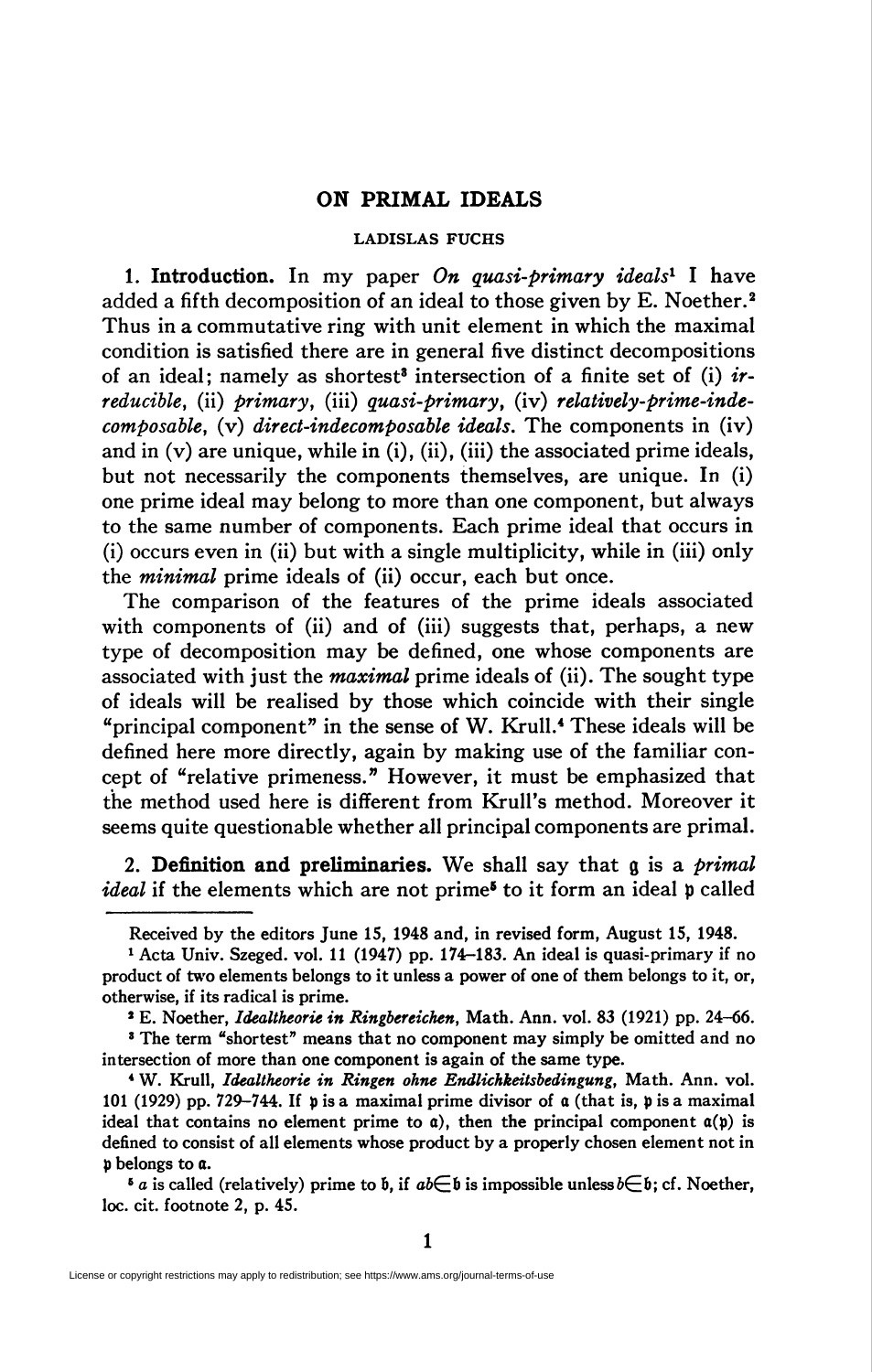the *adjoint ideal of*  $g$ . As *bc* together with *b* is not prime to  $g$  whatever the element  $c$ , what we require is that together with two elements their difference shall be non-prime to g.

Evidently,  $\alpha$  is a primal ideal and  $\alpha$  is adjoint to  $\alpha$  if and only if  $ab \in \mathfrak{g}$  and  $b \notin \mathfrak{g}$  imply  $a \in \mathfrak{p}$  and, conversely, whenever  $a \in \mathfrak{p}$ , there always exists an element b not in a such that  $ab \in \mathfrak{a}$ .

The elements non-prime to a represent in the residue class ring  $\mathcal{R}/\mathfrak{g}$  the zero factors, therefore the definition of primal ideals may also be formulated as follows: in  $\Re/\Re$  the zero factors form an ideal, namely p/g.

The product of two elements prime to an ideal g is again prime to it,<sup>6</sup> since, assuming b and c prime to g,  $abc \in \mathfrak{g}$  implies  $ab \in \mathfrak{g}$  and this implies  $a \in \mathfrak{g}$ . Therefore no product of two elements not belonging to p belongs to p, thus the adjoint ideal is prime. This fact shows the analogy between the ideals adjoint to primal ideals and those associated with quasi-primary ideals.

The primal ideals may be considered as an extension of the idea of primary ideals. Indeed, the elements non-prime to a primary ideal are just the elements of its prime radical. But there are in general primal ideals which are not primary; moreover a primal ideal may be quasi-primary and need not be primary. To illustrate this, let us consider the ring of polynomials in  $x$  and  $y$  with rational numbers for their coefficients. In this ring  $\mathbf{r} = (x^2, xy)$  is a quasi-primary ideal with the radical  $(x)$  and is primal with  $(x, y)$  as adjoint prime ideal.  $\mathfrak x$  is not primary for  $\mathfrak x\mathfrak y \in \mathfrak x$  and neither  $\mathfrak x$  nor any power of  $\mathfrak y$  belongs to f. As another illustration we may refer to a valuation ring with a non-archimedian value-group,<sup>7</sup> where all ideals are both quasiprimary [for if  $bc \in \mathfrak{a}$ , then either  $b^2 \in \mathfrak{a}$  or  $c^2 \in \mathfrak{a}$  according as c divides b or b divides c] and primal [for if  $b_1c_1\in\mathfrak{a}$ ,  $b_2c_2\in\mathfrak{a}$  with  $c_1\oplus\mathfrak{a}$ ,  $c_2\oplus\mathfrak{a}$ and, for example,  $c_1$  divides  $c_2$ , then  $c_2(b_1 - b_2) \in \mathfrak{a}$ , but not necessarily primary!

If, however, an ideal g is quasi-primary and primal, and at the same time its prime radical and its adjoint prime ideal coincide, then g is necessarily primary; for  $ab \in \mathfrak{g}$ ,  $b \notin \mathfrak{g}$  imply that a belongs to the adjoint ideal, that is, to the radical, therefore it follows that a certain power of a belongs to  $\alpha$ :  $\alpha$  is indeed primary.<sup>8</sup>

One simple remark will be inserted here in order to make the con-

<sup>&</sup>lt;sup>6</sup> With the terminology of Krull: the system of elements prime to g is multiplicatively closed.

<sup>&#</sup>x27; W. Krull, Allgemeine Bewertungstheorie, J. Reine Angew. Math. vol. 167 (1932) pp. 160-196.

<sup>&</sup>lt;sup>\*</sup> Cf. Krull's corollary to Satz 6, loc. cit. footnote 4, p. 737.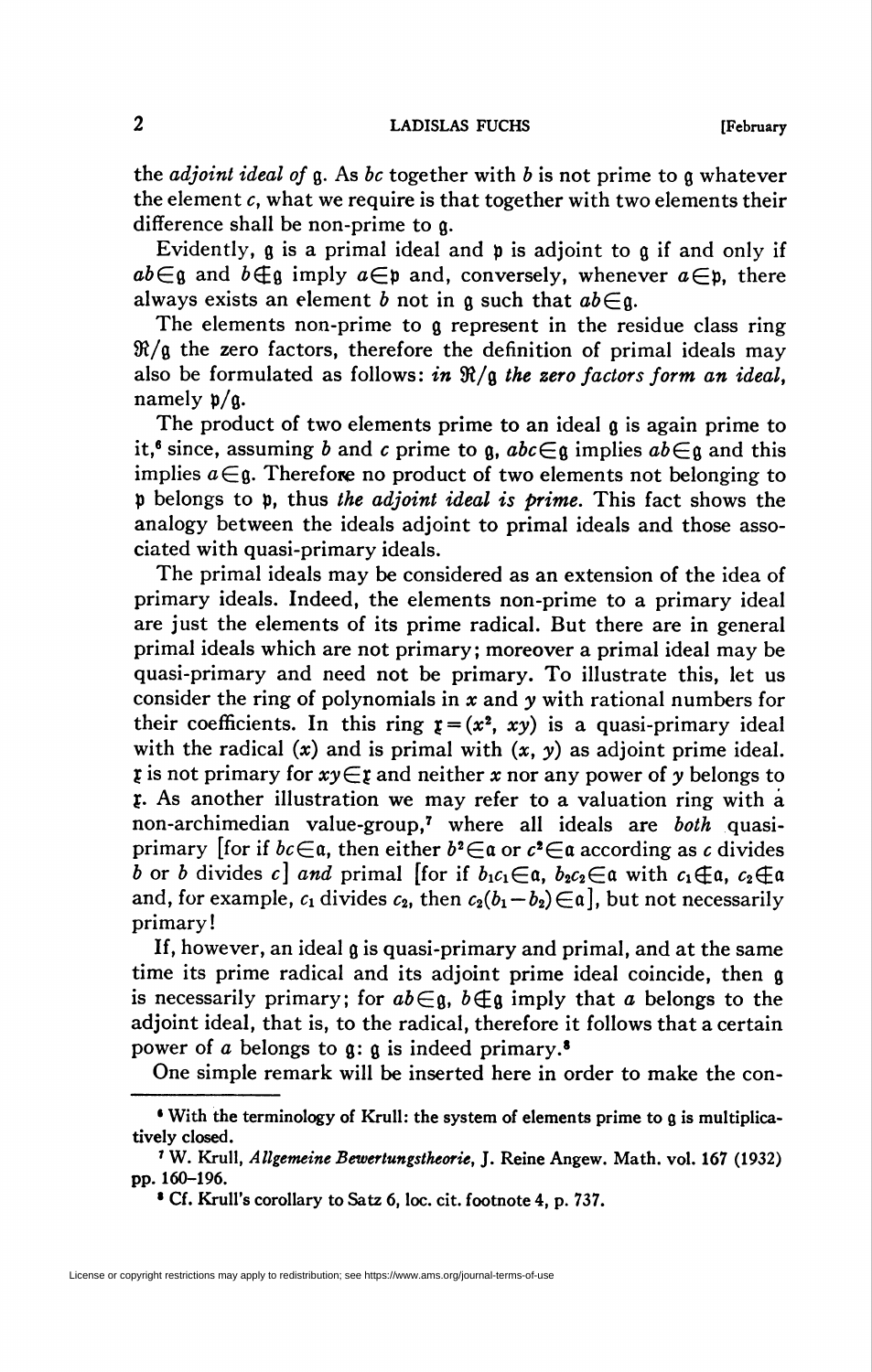nection between primal ideals and principal components more apparent. Namely, we shall show that the principal component  $a(p)$  of a belonging to the maximal prime ideal p is a multiple of the intersection  $\mathfrak{a}^*(\mathfrak{b})$  of all primal divisors of  $\mathfrak a$  whose adjoint prime ideal is contained in p. Indeed, if g is such a primal ideal and  $a \in \mathfrak{a}(\mathfrak{p})$ , then by definition there is an element b not in p such that  $ab \in \mathfrak{a}$ . Now  $ab\in\mathfrak{g}$ , and this implies  $a\in\mathfrak{g}$ , for  $b\notin\mathfrak{p}$  must be prime to g; therefore  $a(b) \subseteq a$ . It is, however, an open question whether  $a^*(b)$  is always equal to  $a(p)$  or not.

The great importance of primal ideals lies in the fact that the following theorem may be proved in complete generality, without making use of any condition.

### Theorem 1. Every irreducible ideal is primal.

The proof is based on a simple law on forming ideal quotients.<sup>9</sup> Let i be any irreducible ideal and  $b_1$ ,  $b_2$  two elements which are not prime to i. Then i:  $(b_1)$  and i:  $(b_2)$  are proper divisors of i, hence their intersection  $\mathbf{i}: (b_1)\cap \mathbf{i}: (b_2) = \mathbf{i}:((b_1) + (b_2))$  cannot equal  $\mathbf{i}$ , consequently, the element  $b_1 - b_2$  cannot be prime to i, q.e.d.

3. The intersection of primal ideals. We now inquire when the intersection of primal ideals is again primal. It will seem no doubt somewhat surprising at first glance that the intersection of two primal ideals with the same adjoint prime ideal is not necessarily primal, not even in rings with basis theorem. For instance, in the polynomial domain considered above  $(x^2, xy)$  and  $(xy, y^2)$  are primal ideals both adjoint to  $(x, y)$ , but they have for intersection a nonprimal ideal, namely  $(xy)$ .<sup>10</sup> But if we restrict ourselves merely to reduced<sup>11</sup> intersections, we may state the following theorem.

Theorem 2. The reduced intersection of a finite number of primal ideals  $a = a_1 \cap \cdots \cap a_n$  with with  $p_1, \cdots, p_n$  as adjoint prime ideals is again primal if and only if one prime ideal  $p_i$ , divides all other  $p_i$ . Then  $p_i$  is adjoint to  $a$ .

From the hypothesis that the intersection  $\mathfrak{g}_1 \cap \cdots \cap \mathfrak{g}_n$  is reduced, we infer by a theorem of E. Noether<sup>12</sup> that  $b$  is not prime to  $a$  if and only if it is not prime to at least one of  $g_i$ , that is, if and only if

 $\bullet$  a:  $(b_1+b_2) = a$ :  $b_1 \bigcap ab_2$ . See, for example, B. L. van der Waerden, *Moderne Algebra*, vol. 2, 2d ed., Berlin, 1940, p. 25.

<sup>&</sup>lt;sup>10</sup> x and y are not prime to (xy), but  $x-y$  is prime to it.

<sup>&</sup>lt;sup>11</sup> "Reduced" means that no component may be replaced by one of its proper divisors.

<sup>&</sup>lt;sup>12</sup> See Noether, loc. cit. footnote 2, Satz X, p. 45.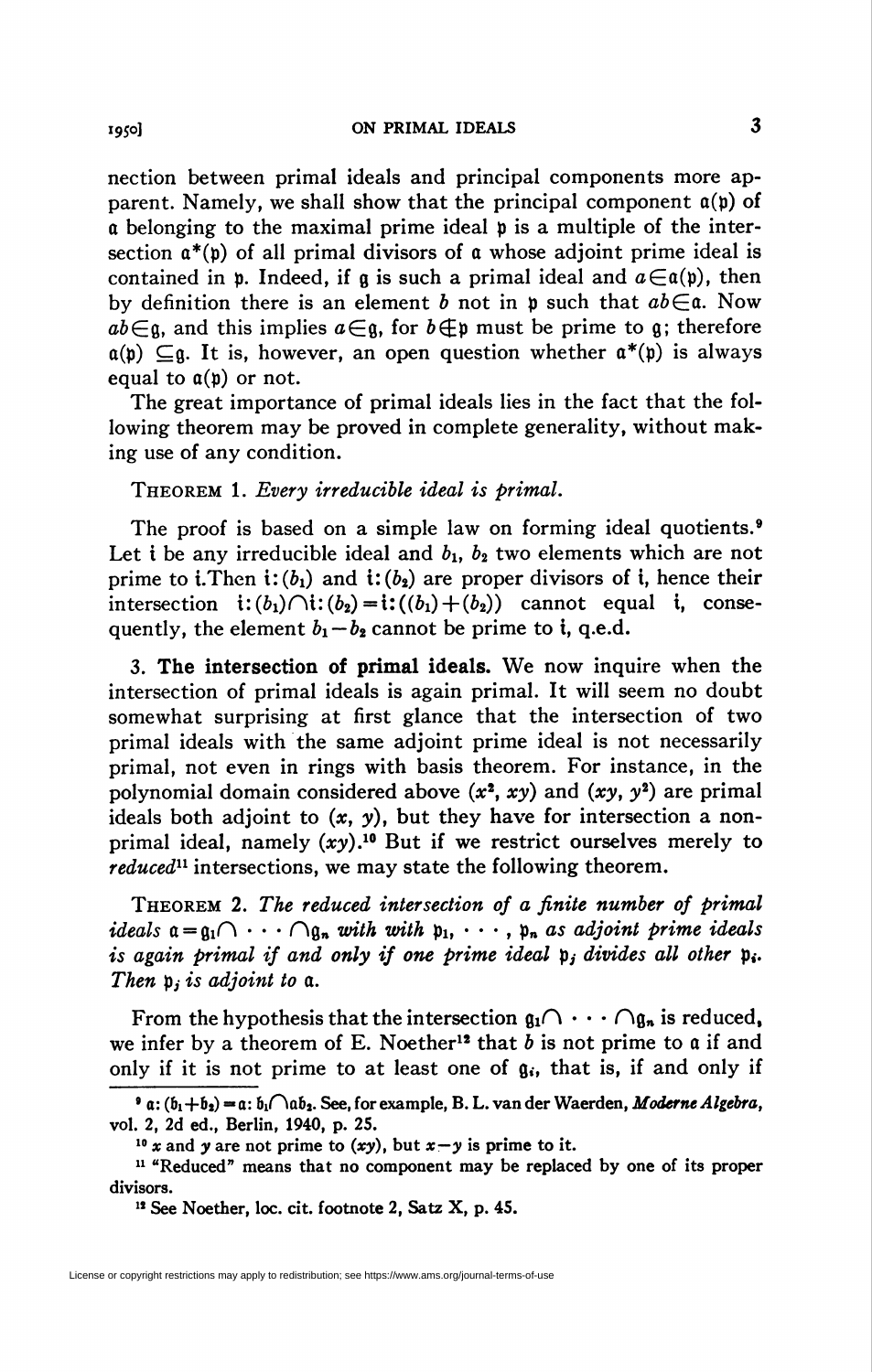#### 4 **LADISLAS FUCHS** [February

b belongs to at least one of the  $p_i$ . This tells us that  $\alpha$  is primal if and only if the union of the elements of all  $\mathfrak{p}_i$  is a prime ideal. Since the sufficiency of the stated condition is thus clear, to bring the proof to an end we must still show that the union of the elements of a finite set of primes is not a prime ideal again unless one divides all others.

Let  $\mathfrak{p}_1^*, \cdots, \mathfrak{p}_k^*$  denote the different maximal ones of  $\mathfrak{p}_1, \cdots, \mathfrak{p}_n$ , that is, those which are divided by no different one in the set of  $p_1, \dots, p_n$ : further assume  $k > 1$ . None of  $p^*$  divides another one; we can therefore find elements  $p_i$   $(l = 1, \dots, k)$  contained in  $\mathfrak{p}_1^*\cap\cdots\cap\mathfrak{p}_{i-1}^*\cap\mathfrak{p}_{i+1}^*\cap\cdots\cap\mathfrak{p}_k^*$  but not in  $\mathfrak{p}_i^*$ . If a were primal, the fact that the  $p_i$  are not prime to a would imply that  $p = p_1 + \cdots$  $+\phi_k$  is not prime to a. Hence p would belong to one of the p<sub>i</sub> and so, a fortiori, to one of  $\mathfrak{p}_i^*$ . This is, however, a contradiction, since each  $p_m$  except  $p_l$  belongs to  $p_i^*$ . The proof is thus completed.

As an immediate consequence of Theorem 2 we may establish that in a ring with maximal condition an ideal is primal if and only if one of the prime ideals associated with its representation (ii) contains all the others. The assertion becomes evident in view of Theorem 2 if one takes into account that the same prime ideals are associated with representation (i) as with (ii) and, further, that a shortest irreducible representation is at the same time reduced.13 This fact implies that if p adjoint to the primal ideal g is a minimal prime ideal in a ring with maximal condition, then g is primary, for its associated prime ideals are multiples of **p** and so necessarily equal to **p**.<sup>14</sup>

4. The existence of primal decompositions. Now we shall be concerned with decompositions into primal ideals. The bare existence of primal decompositions is all that we can prove in general.

# THEOREM 3. Every ideal is representable as the intersection of its primal divisors.

Since the unit ideal o is primal and divides each ideal, the intersection of the primal divisors of an arbitrary ideal a exists and, what is quite evident, divides  $\alpha$ . What we have thus to prove is that if  $\alpha$ does not belong to a, there is a primal divisor of a which does not contain  $a$ . By Zorn's well known lemma<sup>15</sup> we may conclude that there exists an ideal g dividing a but not containing a such that each proper

<sup>&</sup>lt;sup>13</sup> Cf. Noether, loc. cit. footnote 2, Hilfssatz II, p. 35.

<sup>14</sup> The intersection of a finite number of primary ideals associated with the same prime ideal is primary again; see, for example, van der Waerden, loc. cit. footnote 9, p. 32.

 $^{15}$  M. Zorn, A remark on method in transfinite algebra, Bull. Amer. Math. Soc. vol. 41 (1935) pp. 667-670.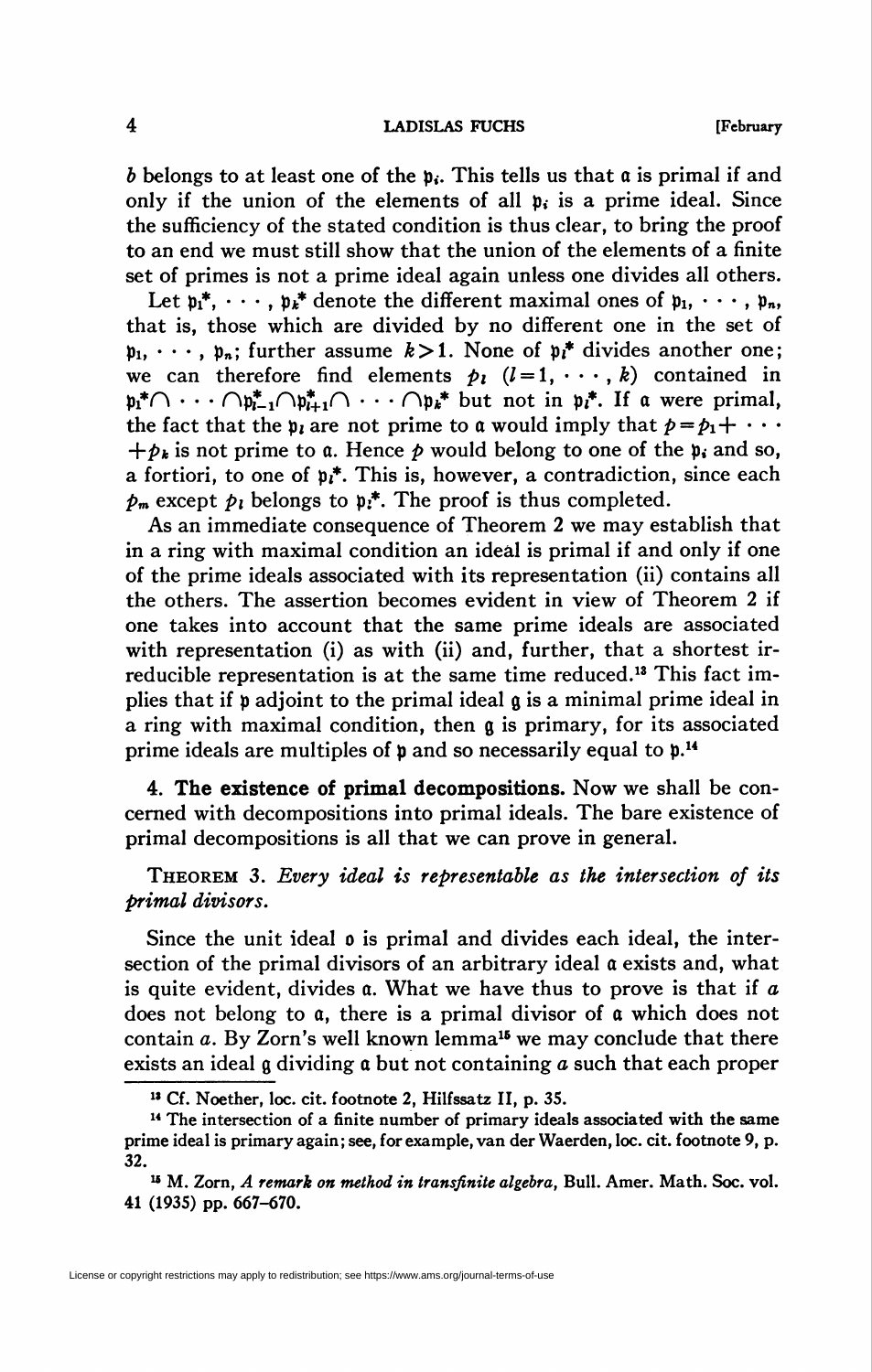divisor of  $\frak g$  contains  $a$ . Let  $b_1$ ,  $b_2$  be elements not prime to  $\frak g$  and determine  $c_1$ ,  $c_2$  not in g such that  $b_1c_1\epsilon\mathfrak{g}$ ,  $b_2c_2\epsilon\mathfrak{g}$ . The ideals  $\mathfrak{g}+(c_1)$ and  $g+(c_2)$  are proper divisors of g, therefore both contain a,  $a \in \mathfrak{g}$  $+(c_1)$  and  $a\in\mathfrak{g}+(c_2)$ . We hence have  $ab_1\in\mathfrak{g}b_1+(b_1c_1)\subset\mathfrak{g}$  and similarly  $ab_2\in\mathfrak{a}$ , so that one may see that  $b_1-b_2$  is not prime to g, for, while  $a(b_1-b_2) \in \mathfrak{g}$ , a itself does not belong to  $\mathfrak{g}$ .<sup>16</sup>

5. Finite decompositions. In order to analyze the finite primal decompositions, instead of confining ourselves merely to rings with ascending chain condition we shall consider somewhat more general rings. We want to establish, as far as we can, the existence of a decomposition into a finite set of primal ideals and even the unicity of the prime ideals adjoint to the components. It appears to be necessary to restrict ourselves to rings in which every ideal is representable as the intersection of a finite number of irreducible ideals as well as to normal representations.<sup>17</sup> Our stated problem is completely solved only in such rings and for such decompositions.

Given any ideal  $a$ , we start with one of its finite shortest, and so necessarily reduced, irreducible representations and unite all components whose adjoint prime ideal p is the same as or is a multiple of an arbitrary maximal  $\mathfrak{p}_i$ , say, of  $\mathfrak{p}_i$ . Then, by Theorem 2, we obtain a new primal ideal with  $p_1$  as adjoint prime ideal. Thus proceeding, we finally arrive at a shortest primal decomposition which will be reduced18 and hence normal.

Theorem 4. In a ring where each ideal may be represented as the intersection of a finite set of irreducible ideals, each ideal possesses a normal decomposition into a finite number of primal ideals.

6. The unicity statement. Finally, we establish the unicity of the

<sup>&</sup>lt;sup>16</sup> I am indebted to Professor Nathan Jacobson for having called my attention to N. H. McCoy's paper, Subdirectly irreducible commutative rings, Duke Math. J. vol. 12 (1945) pp. 381-387, whose Theorem 1 includes Theorem 3 of the present paper. The residue class ring  $\mathcal{R}/\mathfrak{g}$  with respect to the ideal  $\mathfrak{g}$  constructed in the proof of Theorem 3 is subdirectly irreducible in the sense of G. Birkhoff (Bull. Amer. Math. Soc. vol. 50 (1944) pp. 761–768); further,  $\Re/\alpha$  is the subdirect union of the subdirectly irreducible rings  $\Re$ /g. McCoy's cited theorem (especially part (ii)) asserts that in  $\mathcal{R}/\mathfrak{g}$  the divisors of zero form an ideal, namely  $\mathfrak{p}/\mathfrak{g}$ , that is,  $\mathfrak{g}$  is primal. (Mc-Coy's Theorem 2 corresponds to the trivial case where  $\rho$  is adjoint to  $\rho$ ).

 $17$  We use the term "normal" to mean representations which are shortest and reduced.

<sup>&</sup>lt;sup>18</sup> Noether has proved (loc. cit. footnote 2, pp. 36-37) that if all components may be represented as the intersection of a finite number of irreducible ideals, then the reducedness does not alter during the procedure of joining some components into one ideal.